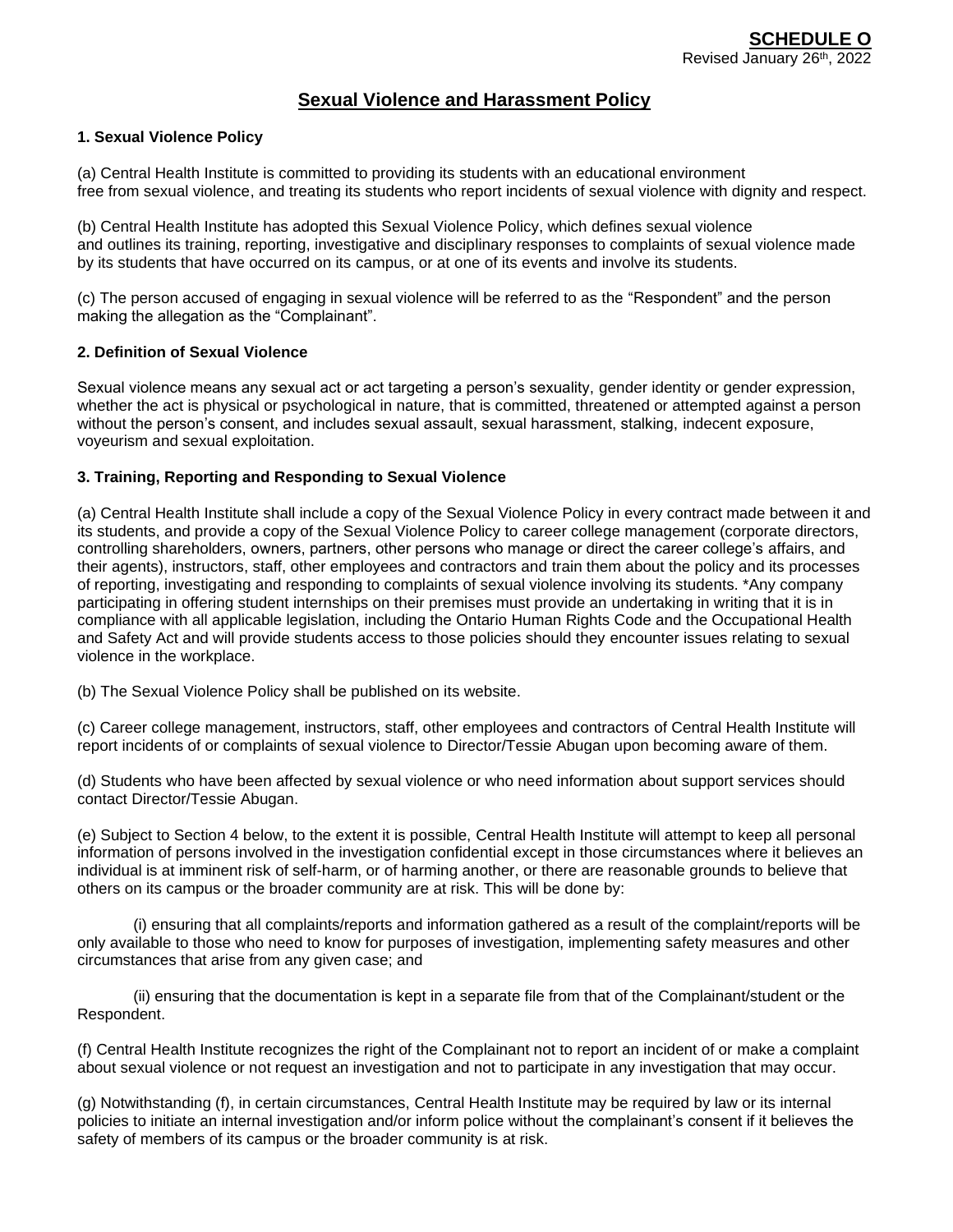(h) In all cases, including (f) above, Central Health Institute will appropriately accommodate the needs of its students who are affected by sexual violence. Students seeking accommodation should contact Director/Tessie Abugan.

(i) If students, in good faith, report an incident of, or make a complaint about, sexual violence, they will not be subject to discipline or sanctions for violations of the private career college's policies relating to drug or alcohol use at the time the alleged sexual violence occurred;

(j) Students who disclose their experience of sexual violence through reporting an incident of, making a complaint about, or accessing supports and services for sexual violence, will not be asked irrelevant questions during the investigation process by the private career college's staff or investigators, including irrelevant questions relating to the student's sexual expression or past sexual history.

In this regard, Central Health Institute will assist students who have experienced sexual violence in obtaining counselling and medical care, and provide them with information about sexual violence supports and services available in the community as set out in Appendix 1 attached hereto. Students are not required to file a formal complaint in order to access supports and services.

## **4. Investigating Reports of Sexual Violence**

(a) Under this Sexual Violence Policy, any student of Central Health Institute may file a report of an incident or a complaint to Director/Tessie Abugan in writing. The other officials, offices or departments that will be involved in the investigation is Administrators.

(b) Upon receipt of a report of an incident or a complaint of alleged sexual violence being made, Director/Tessie Abugan will respond promptly and:

(i) determine whether an investigation should proceed and if the Complainant wishes to participate in an investigation;

(ii) determine who should conduct the investigation having regard to the seriousness of the allegation and the parties involved;

(iii) determine whether the incident should be referred immediately to the police; In such cases or where civil proceedings are commenced in respect of allegations of sexual violence, Central Health Institute may conduct its own independent investigation and make its own determination in accordance with its own policies and procedures; and

(iv) determine what interim measures ought to be put in place pending the investigation process such as removal of the Respondent or seeking alternate methods of providing necessary course studies.

(c) Once an investigation is initiated, the following will occur:

(i) the Complainant and the Respondent will be advised that they may ask another person to be present throughout the investigation;

(ii) interviewing the Complainant to ensure a complete understanding of the allegation and gathering additional information that may not have been included in the written complaint such as the date and time of the incident, the persons involved, the names of any person who witnessed the incident and a complete description of what occurred;

(iii) informing and interviewing the Respondent of the complaint, providing details of the allegations and giving the Respondent an opportunity to respond to those allegations and to provide any witnesses the Respondent feels are essential to the investigation;

(iv) interviewing any person involved or who has, or may have, knowledge of the incident and any identified witnesses;

(v) providing reasonable updates to the Complainant and the Respondent about the status of the investigation; and

(vi) following the investigation, the Director/Tessie Abugan will:

(A) review all of the evidence collected during the investigation;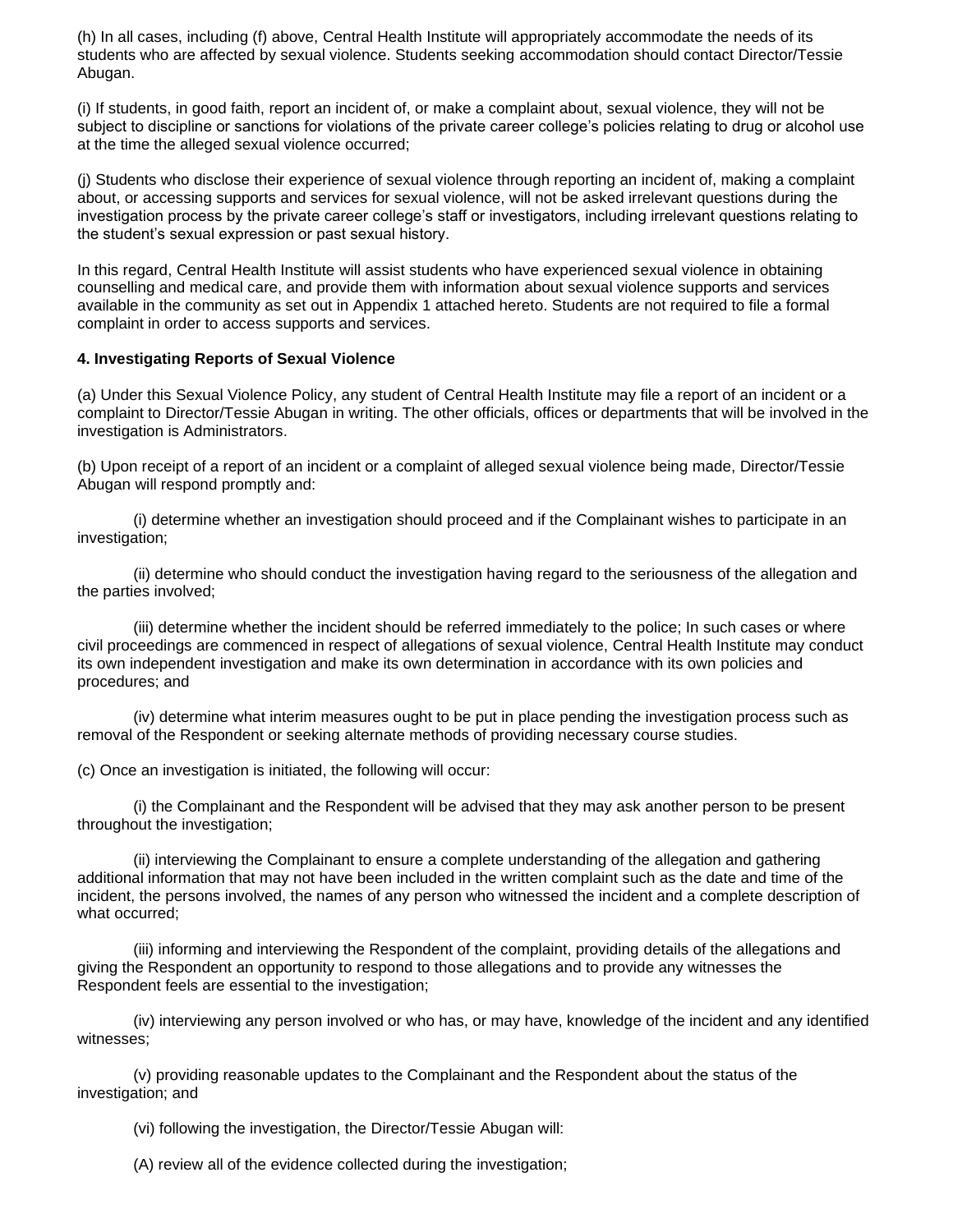- (B) determine whether sexual violence occurred; and if so
- (C) determine what disciplinary action, if any, should be taken as set out in Section 5 below.

### **5. Disciplinary Measures**

(a) If it is determined by Central Health Institute that the Respondent did engage in sexual violence, immediate disciplinary or corrective action will be taken. This may include:

(i) disciplinary action up to and including termination of employment of instructors or staff; or

(ii) expulsion of a student; and /or

(iii) the placement of certain restrictions on the Respondent's ability to access certain premises or facilities; and/or

(iv) any other actions that may be appropriate in the circumstances.

### **6. Appeal**

(a) Should the Complainant or the Respondent not agree with the decision resulting from the investigation, he or she may appeal the decision to the Administrators within 10 business days by submitting a letter advising of the person's intent to appeal the decision.

### **7. Making False Statements**

(a) It is a violation of this Sexual Violence Policy for anyone to knowingly make a false complaint of sexual violence or to provide false information about a complaint.

(b) Individuals who violate this Sexual Violence Policy are subject to disciplinary and / or corrective action up to and including termination of employment of instructors or staff or expulsion of a student.

#### **8. Reprisal**

(a) It is a violation of this Sexual Violence Policy to retaliate or threaten to retaliate against a complainant who has brought forward a complaint of sexual violence, provided information related to a complaint, or otherwise been involved in the complaint investigation process.

(b) Individuals who violate the Sexual Violence Policy are subject to disciplinary and /or corrective action, up to and including termination of employment of instructors or staff or expulsion of a student.

### **9. Review**

(a) Central Health Institute shall ensure that student input is considered in the development of its Sexual Violence Policy and every time it is reviewed or amended.

(b) Central Health Institute shall review its Sexual Violence Policy 3 years after it is first implemented and amend it where appropriate. This date is January 1, 2020.

### **10. Collection of Student Data**

(a) Central Health Institute shall collect and be prepared to provide upon request by the Superintendent of Private Career Colleges such data and information as required according to **Subsections 32.1 (8), (9), (10) and (11) of Schedule 5 of the Private Career Colleges Act, 2005 as amended**.

### **Appendix 1**

The following represents a list of Provincial Rape Crisis Centres that could be provided as resources:

- 1. Canadian Association of Sexual Assault Centres Assaulted Women's Helpline Toll Free: 1-866-863-0511 #SAFE (#7233) on Bell/Rogers/Fido/Telus mobile TTY: 416-364-8762 www.awhl.org
- 2. Français Fem'aide Telephone Toll-Free: 1-877-336-2433 ATS: 1 866 860-7082 [www.femaide.ca](http://www.femaide.ca/)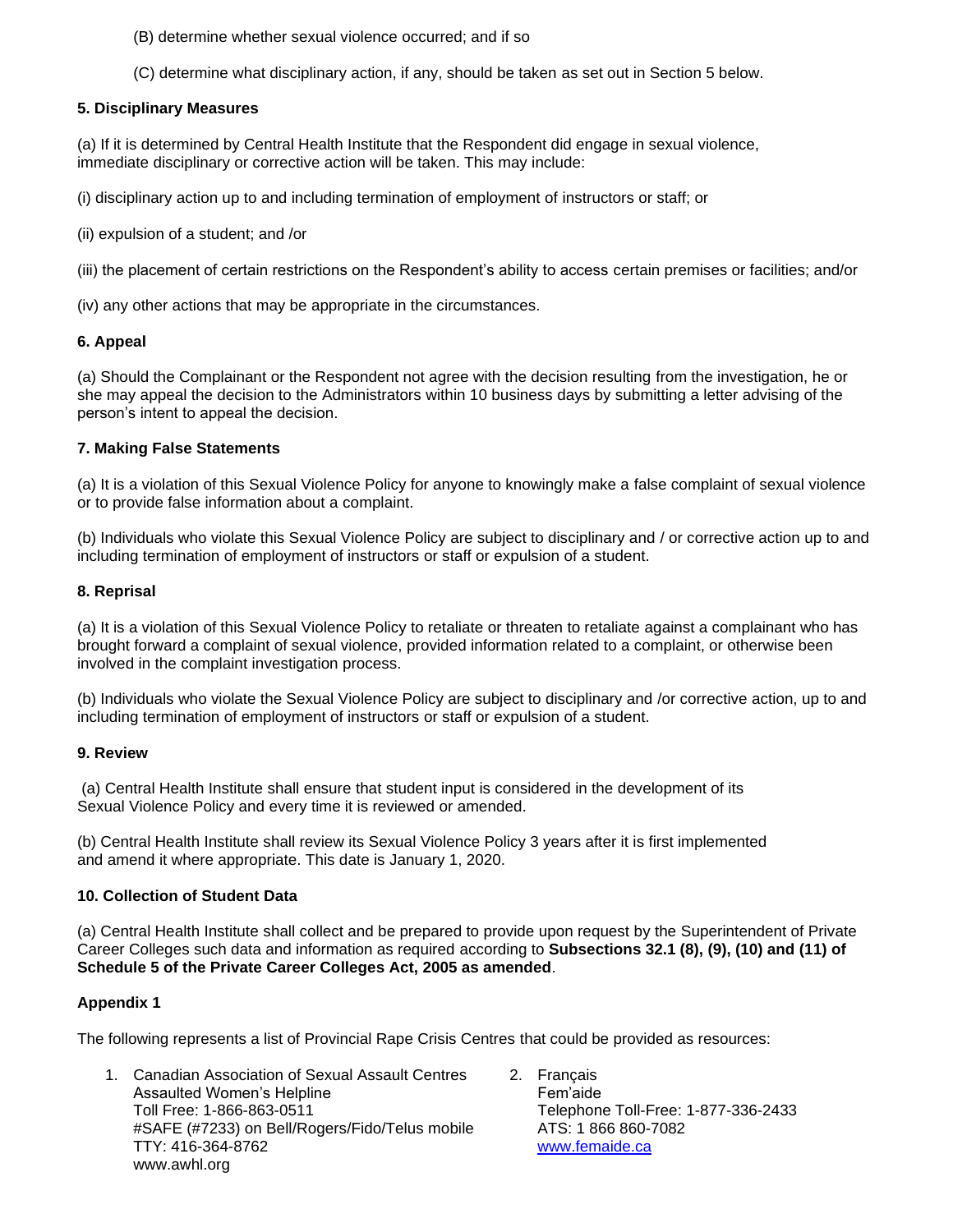- 3. Sexual Assault/Domestic Violence Treatment **Centres** 35 hospital-based centres that provide 24/7 emergency care to women. To locate the Sexual Assault/Domestic Violence Treatment Centre nearest you, follow this link. http://satcontario.com/en/locate\_centre.php
- 4. Alliston, Barrie, Collingwood, Midland and Orillia Huronia Transition Homes operates La Maison Rosewood Shelter (Midland) & Athena's Sexual Assault Counselling and Advocacy Centre 24-Hour Crisis Line: Barrie: 705-737-2008 or 1-800-987-0799 Midland: 705-526-4211 or 1-800-461-175 Office: 705-526-3221 www.huroniatransitionhomes.ca
- 5. Belleville Sexual Assault Centre for Quinte and District Toll-Free: 1-877-544-6424 Office: 613-967-6300 www.sacqd.com
- 6. Bracebridge Muskoka/Parry Sound Sexual Assault Services Parry Sound District Office Office: (705) 774-9083 or 1-877-851-6662 www.daphnewymn.com
- 7. Bracebridge Muskoka District Office Office: (705) 646-2122 or 1-877-406-1268 www.daphnewymn.com
- 8. Brantford Sexual Assault Centre of Brantford Crisis: 519-751-3471 Office: 519-751-1164 sexualassaultcentre@sacbrant.ca http://sacbrant.ca/
- 9. Brockville Assault Response & Care Centre Office: (613) 345-3881 or 1-800-567-7415 arcc@bgh-on.ca www.arc-c.ca
- 10. Chatham Chatham-Kent Sexual Assault Crisis Centre 24-Hour Crisis Line: 519-354-8688 Office/TTY: 519-354-8908 http://cksacc.org
- 11. Cornwall Sexual Assault Support Services for Women Office:613-932-1755 http://sassforwomen.ca
- 12. Iethinisten:ha Women's Shelter Akwasasne Family Violence Program 24-Hour Crisis: 1-800-480-4208 Phone: 613-937-4322 www.akwesasne.ca/iethinistenha-women'sshelter

13. Durham Region Durham Rape Crisis Centre Crisis: 905-668-9200 Office: 905-444.9672 info@drcc.c[a](mailto:info@drcc.ca) www.drcc.ca

- 14. Eganville Women's Sexual Assault Centre of Renfrew **County** 24-Hour Crisis: 1-800-663-3060 Office: 613-735-5551 www.wsac.ca
- 15. Guelph Guelph-Wellington Women in Crisis Crisis: 519-836-5710 1-800-265-7233 Office: 519-823-5806 www.gwwomenincrisis.org
- 16. Hamilton Sexual Assault Centre (Hamilton and Area) Crisis: (905) 525-4162 Office (905) 525-4573 TTY: 905-525-4592 www.sacha.ca
- 17. Kenora Kenora Sexual Assault Centre Crisis: (807) 468-7233 or 1-800-565-6161 Office: (807) 468-7958 www.kenorasexualassaultcentre.com
- 18. Kingston Sexual Assault Centre Kingston Crisis: 613-544-6424 or 1-877-544-6424 Office: 613-545-0762 sack@sackingston.com www.sackingston.com
- 19. Kitchener-Waterloo Sexual Assault Support Centre of Waterloo Region Crisis: 519.741.8633 Office: 519.571.0121 info@sascwr.org www.kwsasc.org
- 20. London Sexual Assault Centre London Crisis: 519-438-2272 Office 519-439-0844 TTY: 519-439-0690 sacl@sacl.ca www.sacl.ca
- 21. London London Abused Women's Centre Office: 519-432-2204 E-Mail: info@lawc.on.ca [http://lawc.on.ca](http://lawc.on.ca/)